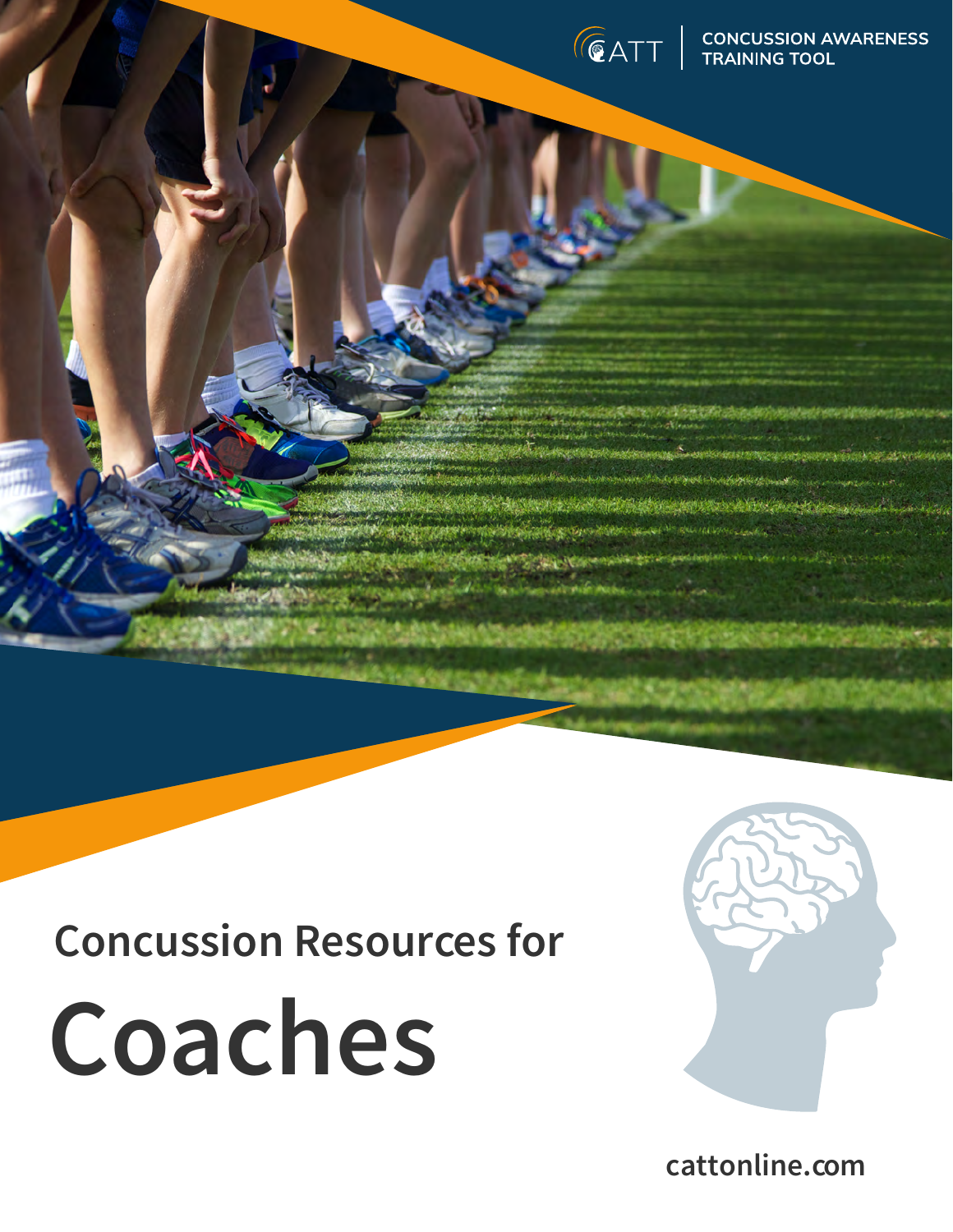

*Version 1: August 2018*

The Concussion Awareness Training Tool (CATT) is a series of online educational modules and resources with the goal of standardizing concussion recognition, diagnosis, treatment, and management. Good concussion management may decrease the risk of brain damage and potentially reduce long-term health issues.

Developed by Dr. Shelina Babul, Associate Director/Sports Injury Specialist with the BC Injury Research and Prevention Unit, BC Children's Hospital, CATT is based upon the established principles of the Consensus Statement on Concussion in Sport. The 2017 Berlin Concussion in Sport Group Consensus Statement builds on the principles outlined in previous concussion statements and aims to develop better understanding of sport-related concussion.

Research and evidence on concussions is evolving and the knowledge base is continually changing. As a result, this website is updated on a regular basis to provide current information, tools, and resources to support concussion recognition, diagnosis, treatment, and management.

#### **cattonline.com**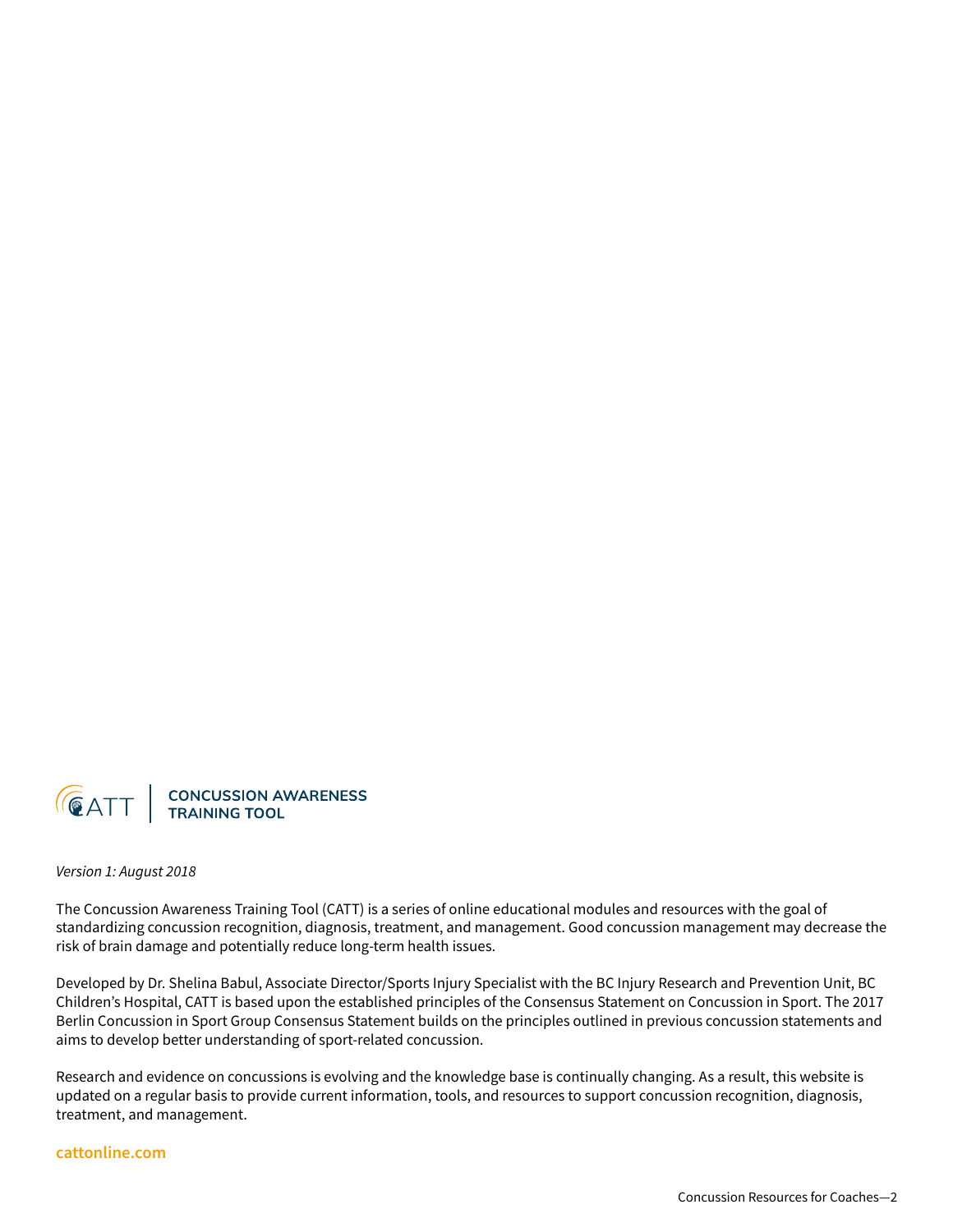# **Table of Contents**

| <b>CATT Concussion Information Sheet</b>                                                                                                                                                                                                                                                                        | 4  |
|-----------------------------------------------------------------------------------------------------------------------------------------------------------------------------------------------------------------------------------------------------------------------------------------------------------------|----|
| An overview of concussion recognition, response, and management.<br>This resource should be read by coaches, parents or caregivers, and                                                                                                                                                                         |    |
| players or participants prior to the beginning of a sport season.                                                                                                                                                                                                                                               |    |
| <b>CATT Concussion Pathway</b>                                                                                                                                                                                                                                                                                  | 6  |
| A pathway guiding appropriate recognition, response, and management<br>following a suspected concussion incident.                                                                                                                                                                                               |    |
| <b>CATT Preseason Education Signoff Sheet</b>                                                                                                                                                                                                                                                                   |    |
| An optional signature page for players/participants and parents/<br>caregivers acknowledging that they have reviewed the CATT Concussion<br><b>Information Sheet.</b>                                                                                                                                           | 7  |
| <b>CATT Concussion Incident Report</b>                                                                                                                                                                                                                                                                          | 8  |
| A tool used to document the details of a suspected concussion incident.<br>A completed copy of this document should be given to a player/<br>participant's parent/caregiver, and should be brought to all medical<br>appointments.                                                                              |    |
| <b>Parachute Medical Assessment Letter</b>                                                                                                                                                                                                                                                                      | 11 |
| A form completed by a licenced medical professional during an<br>athelete's initial medical assessment. This form indicates whether or<br>not a concussion has been diagnosed, and provides outlines for Return<br>to School and Return to Sport according to the Canadian Guideline on<br>Concussion in Sport. |    |
| <b>CATT Return to Sport</b>                                                                                                                                                                                                                                                                                     | 13 |
| A tool providing a gradual, six-stage stepwise strategy for returning to<br>sport following a concussion.                                                                                                                                                                                                       |    |
| <b>Parachute Medical Clearance Letter</b>                                                                                                                                                                                                                                                                       |    |
| A form completed by a licensed medical professional prior to an<br>athlete's return to full contact practice and gameplay that clears the<br>individual to participate in specific activities.                                                                                                                  | 14 |
| <b>Additional Resources</b>                                                                                                                                                                                                                                                                                     | 15 |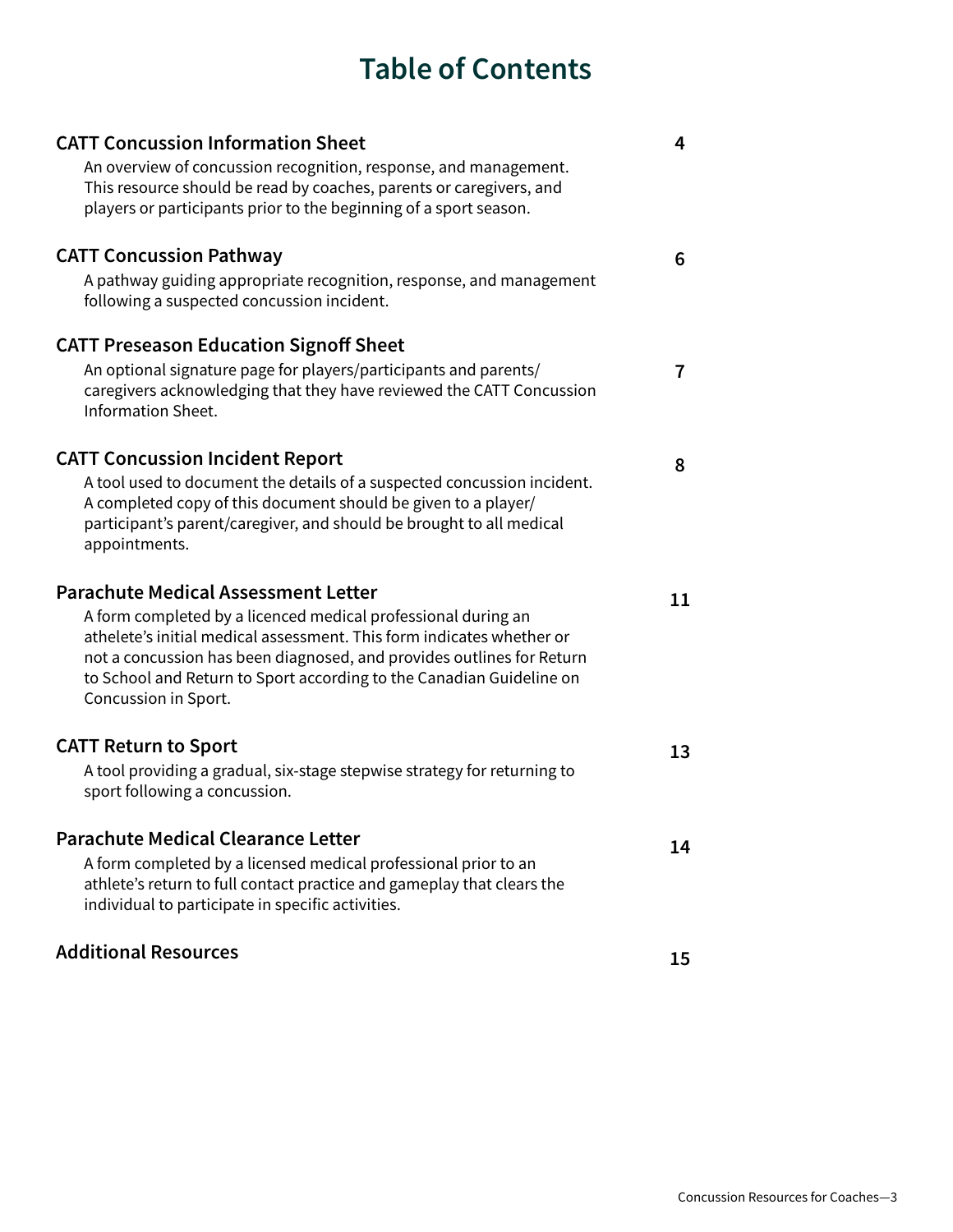

# **What You Need to Know About Concussion**

**This information sheet provides a brief overview on the appropriate care for an individual with a concussion. It outlines the three key steps in dealing with concussion (i.e. recognize, respond and manage) in order to assist your players/athletes in their recovery from this injury. The information included here is meant to supplement what is included in the CATT online courses. Visit cattonline.com to take a knowledge course.**

# **Recognize**

A concussion occurs when there is a significant impact to the head or body that causes the brain to move inside the skull. Common causes of concussion include **falls, motor vehicle crashes, and sport and recreational-related activities.** 

There is no way to know for certain whether a particular event will lead to a concussion—a relatively minor impact may result in a concussion while a higher-magnitude hit may not. It is important to note that if there is a history of concussion, even a minor hit can trigger symptoms. Signs can be observed while symptoms are experienced by the individual.

The signs and symptoms of concussion in **individuals** include, but are not limited to:

- Headache
- **Irritability**
- Dizziness

• Nausea

- **Fogginess Fatigue**
- Blurred vision
- Light/sound • Difficulty concentrating
	- Poor memory Neck pain
- **Imbalance**

sensitivity

- Ringing in the ears
- Seeing "stars"
- **Sadness**
- Confusion

Concussion signs to watch for in an **infant or toddler**  may include:

- Crankiness and irritability (beyond their usual)
- Any sudden changes in sleeping pattern, eating or playing pattern
- Not interested in their favourite toys or activities
- Forgets a new skill (e.g., toilet training)
- **Listless**
- Loss of balance, unsteady walking
- Not eating or nursing
- Cannot be comforted
	- **RED FLAGS**

Following a potential concussion-causing event, the individual should be removed from activity immediately and assessed for Red Flags.

If any of the Red Flags are present, call an ambulance or seek immediate medical care.

If no Red Flags are present:

- Do not leave the individual alone
- Notify an emergency contact person, parent or caregiver
- Continue to monitor for Red Flags and signs and symptoms of concussion
- Do not let the individual return to their activity
- Do not give the individual any immediate medication
- Do not let the individual leave by themselves
- Do not let the individual drive or ride a bike

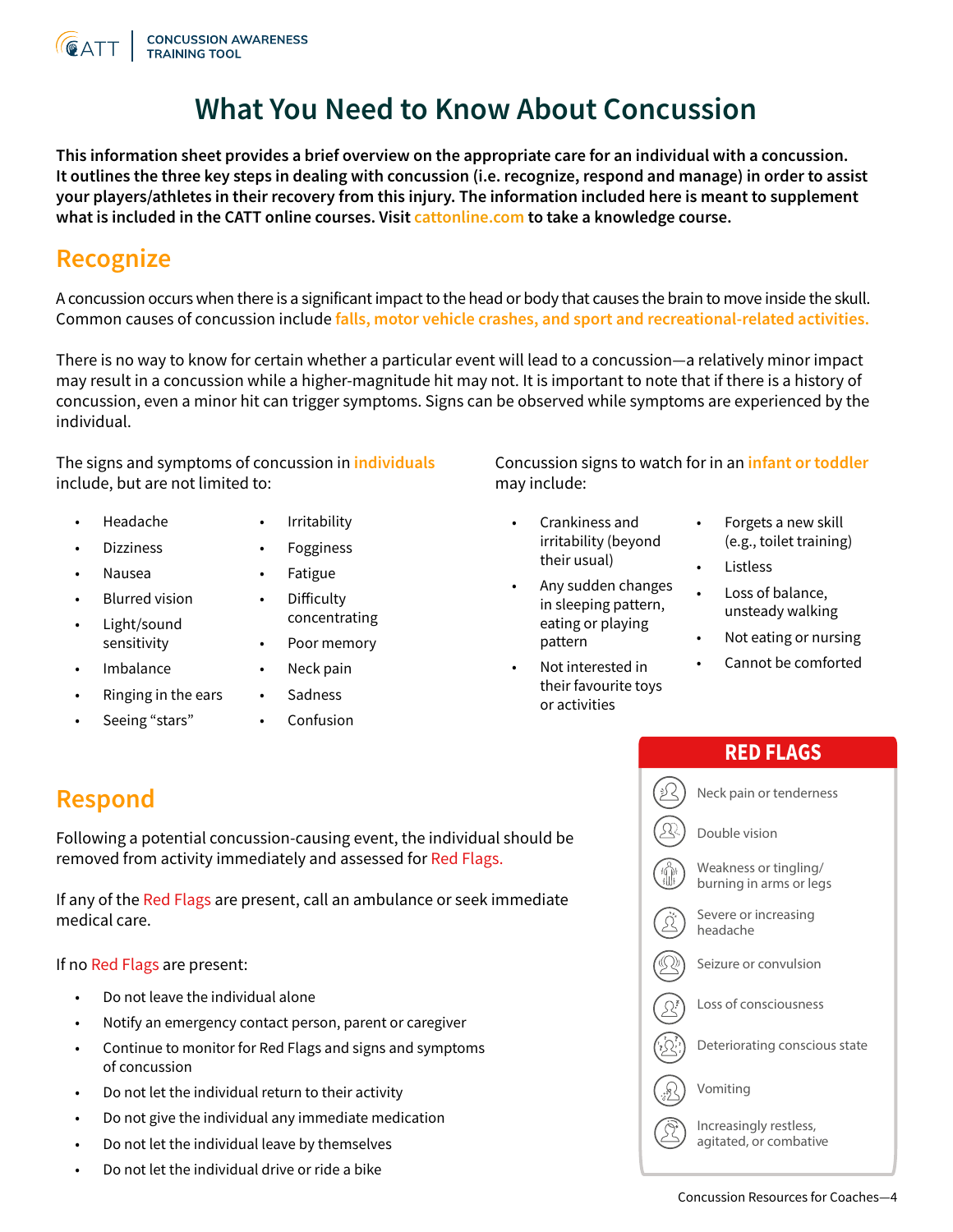The individual should be monitored for up to 48 hours before assuming that a concussion has not occurred, including monitoring throughout the night following the initial injury. Only wake the individual if you have concerns about their breathing, changes in skin colour, or how they are sleeping. Call an ambulance or seek immediate medical care if the individual is slow to wake or shows any of the Red Flags. Within 48 hours:

- If any signs are detected or symptoms are experienced, seek medical attention from a licensed medical professional such as a physician or nurse practitioner (if applicable in your area).
- If no signs or symptoms appear, the individual can return to normal activity but should be monitored for several days. If no signs or symptoms appear, chances are that a concussion was not sustained. If unsure, see a medical professional for guidance.

# **Manage**

A concussion can have a significant impact on physical, cognitive, and emotional functioning. The recovery process involves balancing activities such that they do not trigger or worsen symptoms—the key is finding the "sweet spot."

The recovery process is best done in collaboration with key individuals, such as medical professionals, family members, friends, employers, teachers and school staff, and coaches.

**The first and most important step in recovery from a concussion is to rest for a maximum of 2 days.** The individual will need both physical and cognitive rest in order to allow the brain to heal.

- Physical rest includes participation in activities that do not result in an increased heart rate or breaking a sweat. Restrict: exercise, sports, running, biking, rough play, etc.
- Cognitive activity should be limited, minimizing activities that require concentration and learning. Restrict: reading, electronics (computers, smartphones, video games, TV), work/schoolwork, playing musical instruments, listening to loud music, etc.

Once symptoms start to improve, or after a maximum of 2 days of rest, the individual should begin a step-wise process to return to regular activity, including school, work, sports, etc.

Symptoms should decrease over the course of time. If you are worried that the individual is not improving, follow-up with a licensed medical professional, such as a physician or nurse practitioner (if applicable in your area).

Proper management of a concussion can reduce the risk of complications. It is important that the individual has successfully returned to school or work before fully returning to sport and physical recreation activities. Returning to

activity too early may result in more severe symptoms and potentially long-term problems.

**On average, an adult takes 7 to 10 days to recover from concussion, while children and youth typically take 2 to 4 weeks.** While most concussions resolve within 3 months, persistent symptoms have the potential to cause long-term difficulties. Individuals dealing with symptoms lasting longer than 2 weeks in adults and longer than 4 weeks in children and youth may require additional medical assessment and multidisciplinary management.

The recovery period may be influenced by:

- Prior concussions
- History of headaches or migraines
- Learning disabilities
- Mental health issues
- ADHD

or alcohol

- Returning to activities too soon
- Lack of family or social supports

**REMEMBER:**

**Recovery is a fluctuating process. The individual can be doing well one day but not the next.**

#### ! **REMEMBER:**

**CATT resources to support the recovery process include:**

- **• Return to Activity**
- **• Return to School**
- **• Return to Sport**
- Use of drugs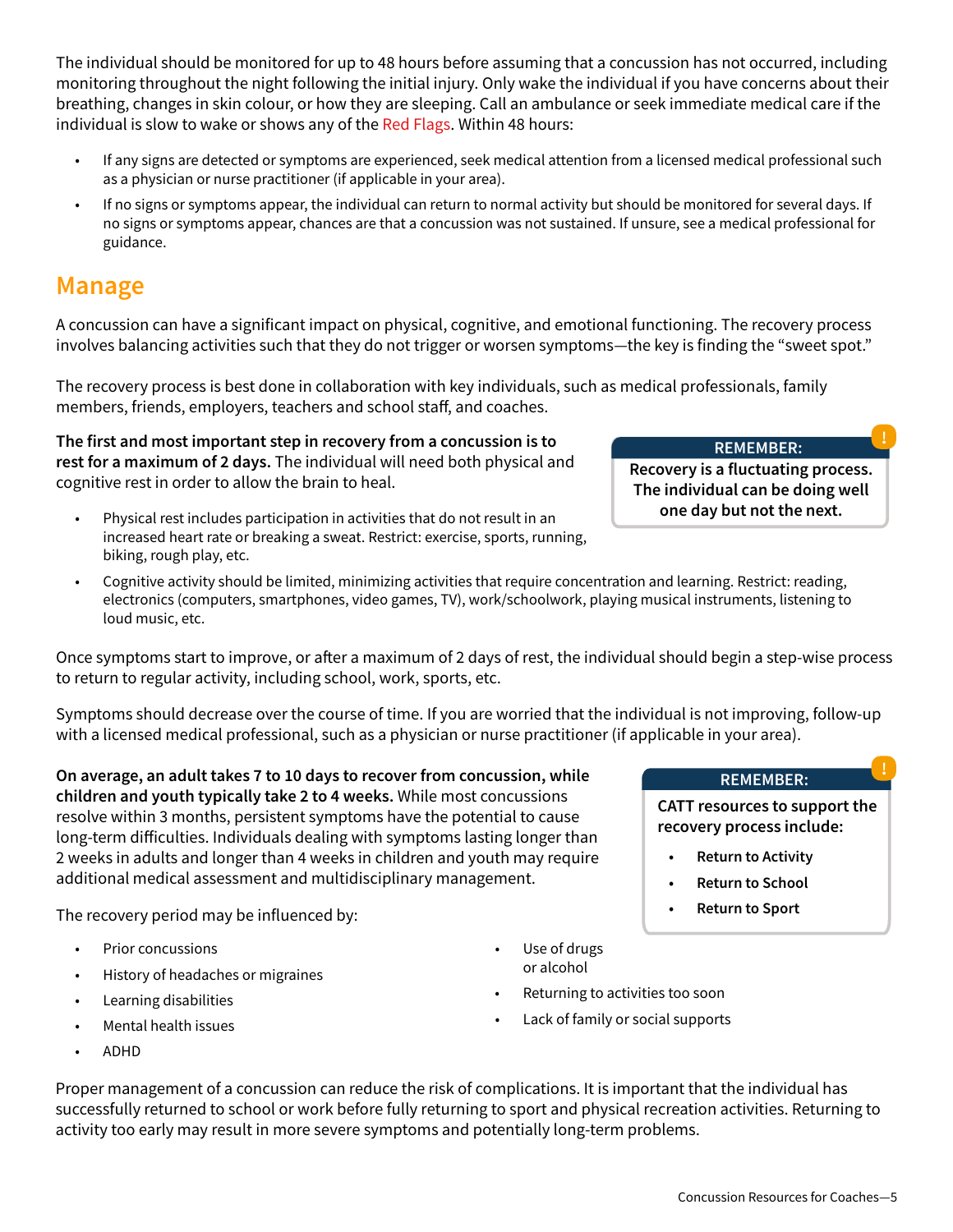

# **CATT Concussion Pathway**

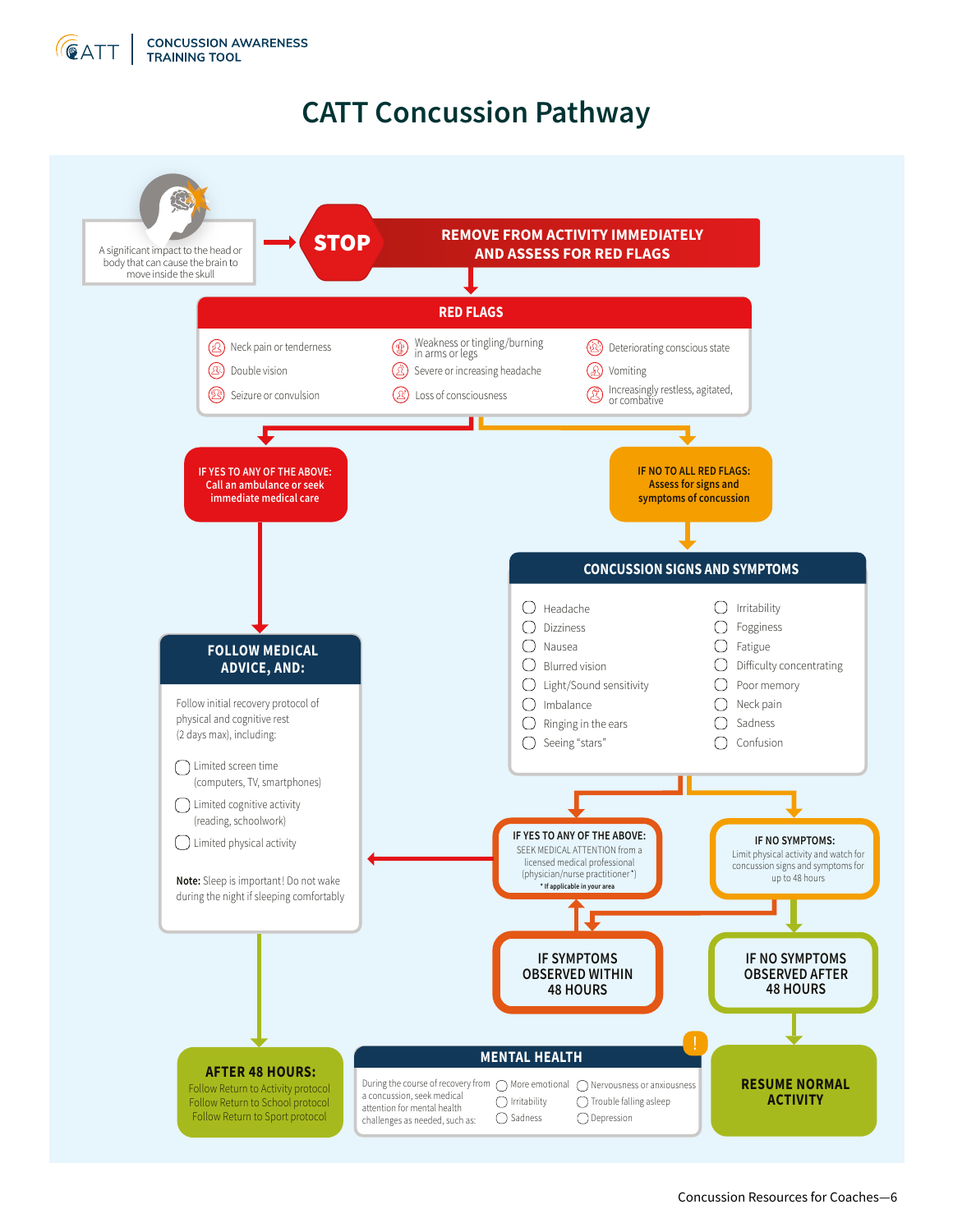

# **Concussion Awareness Training Tool (CATT ) Preseason Education Signoff Sheet**

The following signatures certify that the player or participant and his or her parent or caregiver (if applicable) have reviewed and understand the information included in the *CATT Concussion Information Sheet.*

Name of Player or Participant *(please print)*

Signature Date

Name of Parent or Caregiver *(please print)*

Signature Date

**For more information on concussion, please visit cattonline.com.**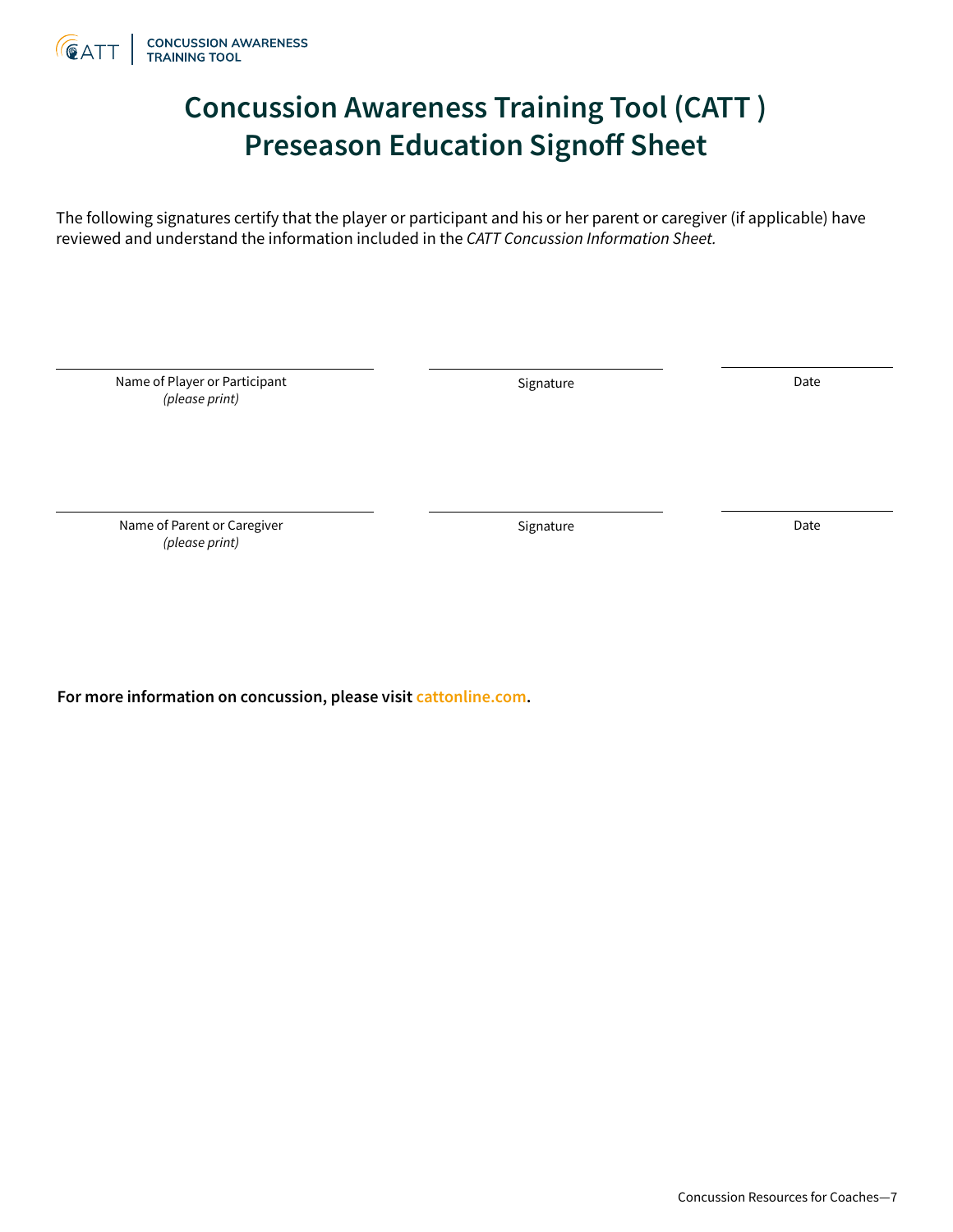# **CONCUSSION INCIDENT REPORT**

| DATE OF INCIDENT:                                        | TIME OF INCIDENT: | NAME OF INDIVIDUAL:                           | AGE: |  |  |
|----------------------------------------------------------|-------------------|-----------------------------------------------|------|--|--|
| NAME OF PARENT/GUARDIAN:<br>I (IF UNDER 18 YEARS OF AGE) |                   | NAME OF PERSON MONITORING<br>PERSON AT SCENE: |      |  |  |
| CONTACT INFORMATION:                                     |                   | CONTACT INFORMATION:                          |      |  |  |

Blow to the head **What happened?** Blow to the head Hit to the body

# **AT THE SCENE OF THE INCIDENT**





**CONCUSSION AWARENESS<br>TRAINING TOOL** 

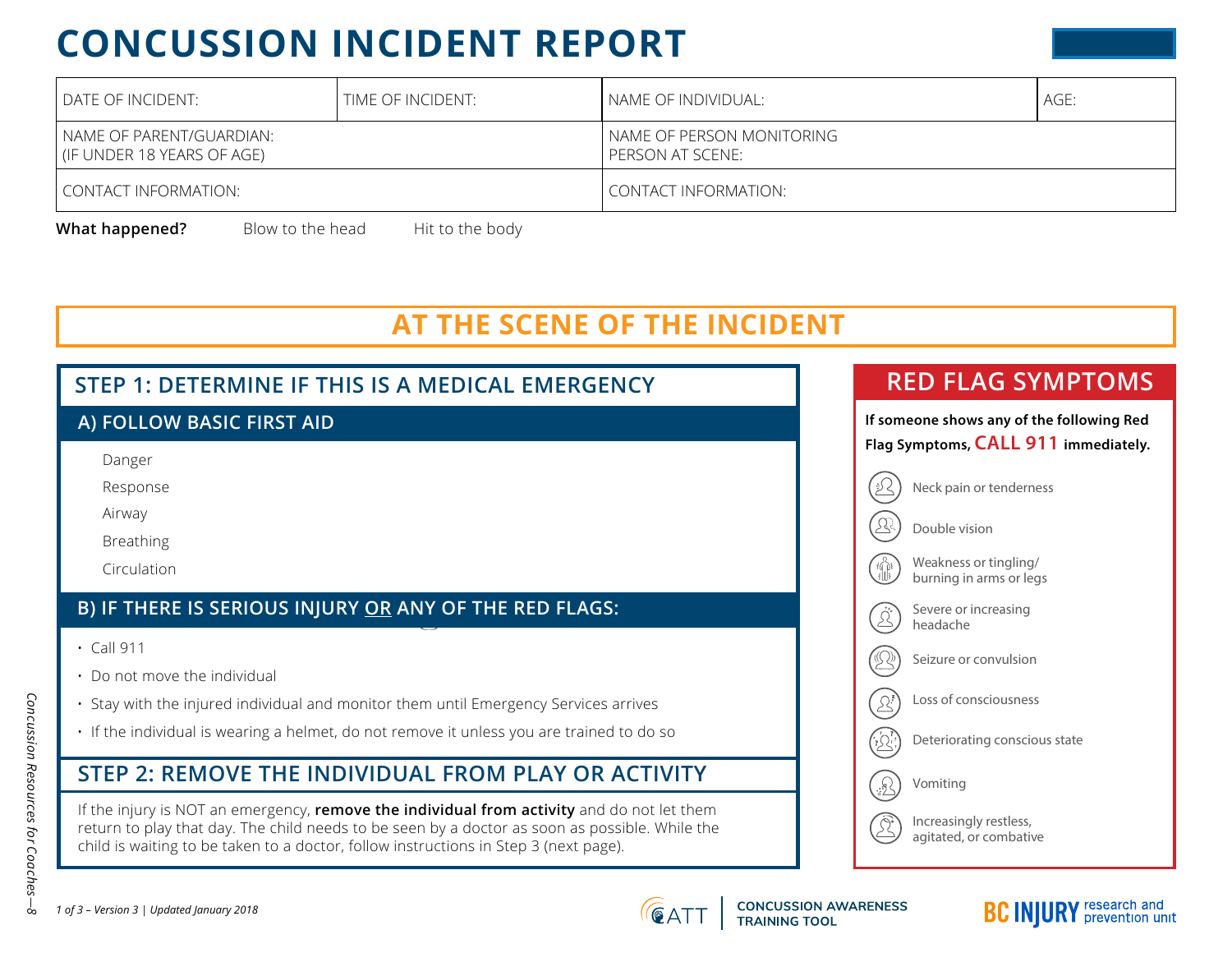# **STEP 3: MONITOR THE INDIVIDUAL**

Do not leave the individual alone. If they are a child, ensure they are with a responsible adult at all times. In addition to the Red Flags, watch the following signs and symptoms and check off any that appear.

### **A) RECORD WHAT YOU SEE**

| Loss of consciousness      | Balance problems |
|----------------------------|------------------|
| Lying motionless on ground | Uncoordinated mo |

Slow to get up

d movement Grabbing or clutching head Dazed, blank, or vacant look

**Comments:**

Confusion

# **B) RECORD WHAT THE INDIVIDUAL IS SAYING**

| Headache | Double or fuzzy vision | Difficulty concentrating | Comments: |
|----------|------------------------|--------------------------|-----------|
| Dizzy    | <b>Sick</b>            | Numbness in arms or legs |           |
| Confused | Don't feel right       | Tired or drowsy          |           |

### **C) ASK THESE QUESTIONS TO TEST MEMORY**

Failure to answer any of these questions correctly may suggest a concussion. Repeat periodically and tick response.

| 5 to 12 years old                      | Time        | Correct | Incorrect | Time        | Correct | Incorrect | Time | Correct | Incorrect |
|----------------------------------------|-------------|---------|-----------|-------------|---------|-----------|------|---------|-----------|
| Where are we now?                      |             |         |           |             |         |           |      |         |           |
| Is it before or after lunch?           |             |         |           |             |         |           |      |         |           |
| What did you have last lesson/class?   |             |         |           |             |         |           |      |         |           |
| What is your teacher's name?           |             |         |           |             |         |           |      |         |           |
| 13 years old and over                  | <b>Time</b> | Correct | Incorrect | <b>Time</b> | Correct | Incorrect | Time | Correct | Incorrect |
| What venue are you at today?           |             |         |           |             |         |           |      |         |           |
| Which half/period/quarter is it now?   |             |         |           |             |         |           |      |         |           |
| Who scored last in this game?          |             |         |           |             |         |           |      |         |           |
|                                        |             |         |           |             |         |           |      |         |           |
| What team did you play last week/game? |             |         |           |             |         |           |      |         |           |

# **STEP 4: REFER TO PARENT/GUARDIAN**

The parent or guardian should take the child to a doctor for assessment as soon as possible. Ideally this should be done on the same day as the injury and may require taking the child to an Emergency Department if they are unable to access their own doctor.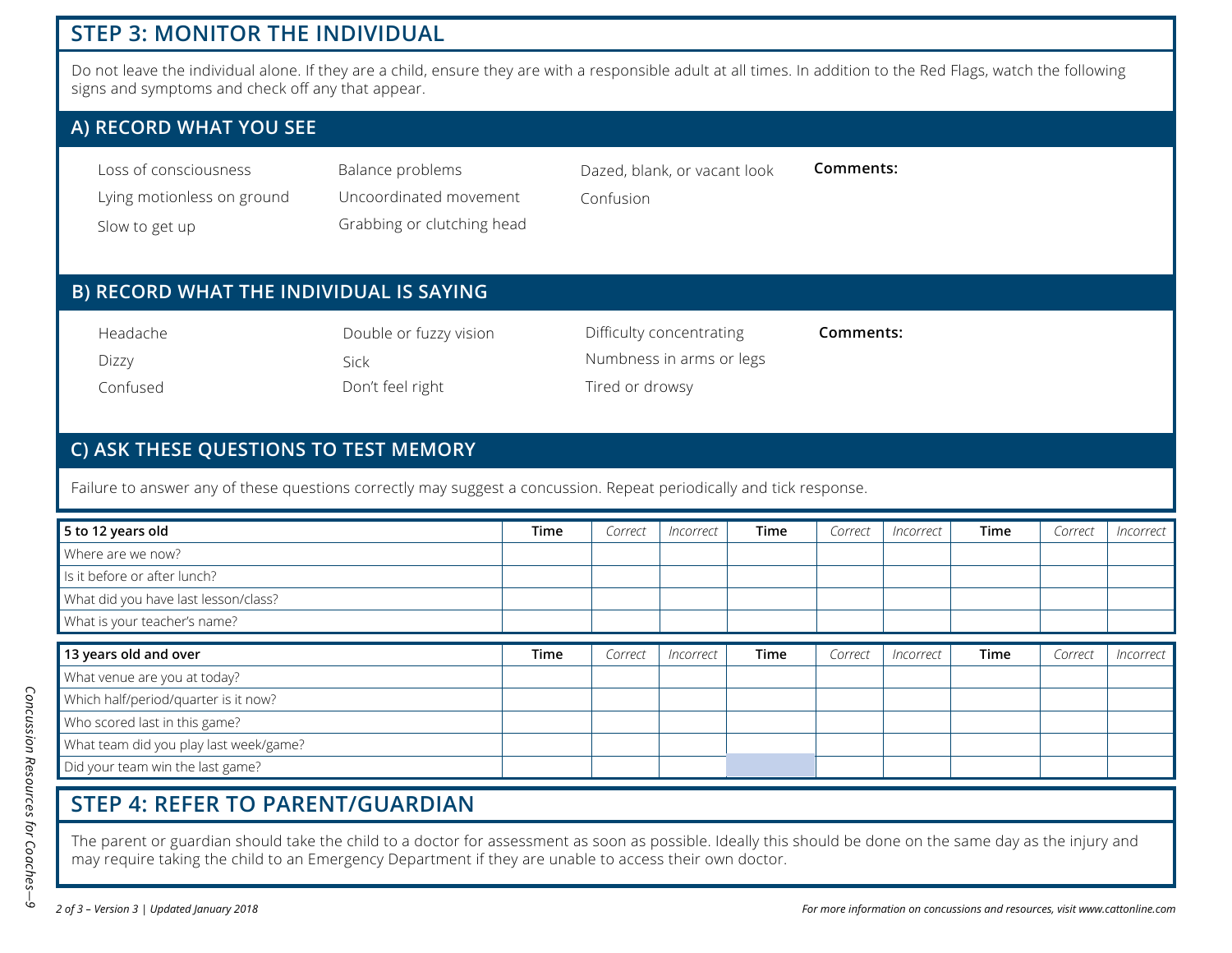# **AT HOME**

Do not leave the individual alone. Keep them in a calm environment. They should not return to sport or activity, and should be seen by a medical professional and/or monitored for delayed symptoms for 48 hours. **Do not give them any medication within the first 24-48 hours unless directed by a doctor.** There is evidence that some medications can worsen concussion symptoms and could increase potential risks associated with brain injuries.

# **MONITOR FOR SIGNS AND SYMPTOMS**

If the individual shows one of the following symptoms, seek medical attention as soon as possible.

| <b>Thinking and Remembering</b>    | <b>Emotional and Mood</b>         |
|------------------------------------|-----------------------------------|
| Not thinking clearly               | Easily upset or angered           |
| Feeling slowed down                | Sad                               |
| Unable to concentrate              | Nervous or anxious                |
| Unable to remember new information | More emotional                    |
| Physical                           | Sleep                             |
| Headache                           | Sleeping more than usual          |
| Fuzzy or blurry vision             | Sleeping less than usual          |
| Nausea and vomiting                | Having a hard time falling asleep |
| <b>Dizziness</b>                   |                                   |
| Sensitivity to light or noise      |                                   |
| Balance problems                   |                                   |
| Feeling tired or having no energy  |                                   |
|                                    |                                   |

# **CONTINUE TO MONITOR AND RECORD INFORMATION**

**Signs and symptoms can be delayed for several hours or even days following a concussion incident.** Problems caused by a head injury can get worse later that day or night. Your child should not be left alone in the first 24 hours. If your child's symptoms are getting worse or they develop new symptoms seek medical attention as soon as possible.

# **RED FLAG SYMPTOMS**

| If someone shows any of the following Red<br>Flag Symptoms, CALL 911 immediately. |  |  |  |  |  |
|-----------------------------------------------------------------------------------|--|--|--|--|--|
| Neck pain or tenderness                                                           |  |  |  |  |  |
| Double vision                                                                     |  |  |  |  |  |
| Weakness or tingling/<br>burning in arms or legs                                  |  |  |  |  |  |
| Severe or increasing<br>headache                                                  |  |  |  |  |  |
| Seizure or convulsion                                                             |  |  |  |  |  |
| Loss of consciousness                                                             |  |  |  |  |  |
| Deteriorating conscious state                                                     |  |  |  |  |  |
| Vomiting                                                                          |  |  |  |  |  |
| Increasingly restless,<br>agitated, or combative                                  |  |  |  |  |  |
|                                                                                   |  |  |  |  |  |

# **THE FIRST NIGHT**

An individual with a suspected concussion should not be left alone initially. On the first night, the individual should NOT BE WOKEN UP, but should be monitored throughout the night for anything out of the ordinary.

Only wake the individual if you have concerns about their breathing, changes in skin colour, or how they are sleeping. **Call 911 if the person is slow to wake or shows any of the Red Flag symptoms**. If they are sleeping normally, let them sleep to allow the brain to rest. Sleep is an important part of the recovery process.

You know the individual best. If they are showing any unusual behaviour, seek medical attention.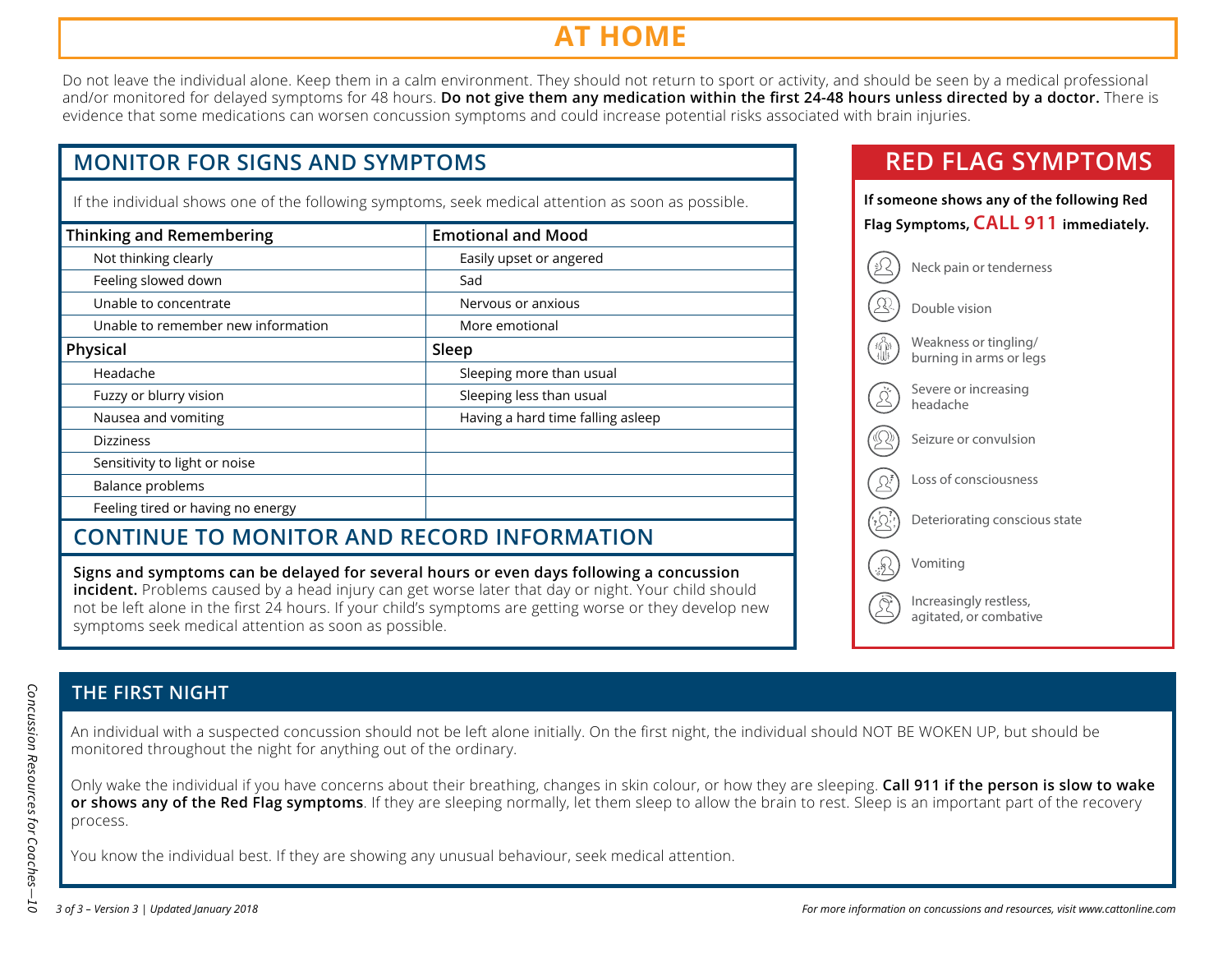#### **Medical Assessment Letter**

Date: \_\_\_\_\_\_\_\_\_\_\_\_\_\_\_\_\_\_\_\_\_\_\_\_\_\_\_\_\_ Athlete's Name:\_\_\_\_\_\_\_\_\_\_\_\_\_\_\_\_\_\_\_\_\_\_\_\_\_\_\_\_\_\_\_\_\_\_\_\_

To whom it may concern,

Athletes who sustain a suspected concussion should be managed according to the *Canadian Guideline on Concussion in Sport*. Accordingly, I have personally completed a Medical Assessment on this patient.

#### **Results of Medical Assessment**

 $\Box$  This patient has not been diagnosed with a concussion and can resume full participation in school, work, and sport activities without restriction.

\_\_\_\_\_\_\_\_\_\_\_\_\_\_\_\_\_\_\_\_\_\_\_\_\_\_\_\_\_\_\_\_\_\_\_\_\_\_\_\_\_\_\_\_\_\_\_\_\_\_\_\_\_\_\_\_\_\_\_\_\_

\_\_\_\_\_\_\_\_\_\_\_\_\_\_\_\_\_\_\_\_\_\_\_\_\_\_\_\_\_\_\_\_\_\_\_\_\_\_\_\_\_\_\_\_\_\_\_\_\_\_\_\_\_\_\_\_\_\_\_\_\_

 $\Box$  This patient has not been diagnosed with a concussion but the assessment led to the following diagnosis and recommendations:

 $\Box$  This patient has been diagnosed with a concussion.

The goal of concussion management is to allow complete recovery of the patient's concussion by promoting a safe and gradual return to school and sport activities. The patient has been instructed to avoid all recreational and organized sports or activities that could potentially place them at risk of another concussion or head injury. Starting on \_\_\_\_\_\_\_\_\_\_\_\_\_\_\_\_\_(date), I would ask that the patient be allowed to participate in school and low-risk physical activities as tolerated and only at a level that does not bring on or worsen their concussion symptoms. The above patient should not return to any full contact practices or games until the coach has been provided with a *Medical Clearance Letter* provided by a medical doctor or nurse practitioner in accordance with the *Canadian Guideline on Concussion in Sport*.

Other comments:

| Thank-you very much in advance for your understanding.                                                                                                                                                                                                       |                                 |
|--------------------------------------------------------------------------------------------------------------------------------------------------------------------------------------------------------------------------------------------------------------|---------------------------------|
| Yours Sincerely,                                                                                                                                                                                                                                             |                                 |
| Signature/print<br>designation)*                                                                                                                                                                                                                             | M.D. / N.P. (circle appropriate |
| *In rural or northern regions, the Medical Assessment Letter may be completed by a nurse with pre-arranged access to a medical<br>doctor or nurse practitioner. Forms completed by other licensed healthcare professionals should not otherwise be accepted. |                                 |

\_\_\_\_\_\_\_\_\_\_\_\_\_\_\_\_\_\_\_\_\_\_\_\_\_\_\_\_\_\_\_\_\_\_\_\_\_\_\_\_\_\_\_\_\_\_\_\_\_\_\_\_\_\_\_\_\_\_\_\_\_\_\_\_\_\_\_\_\_\_\_\_\_\_\_\_\_\_\_\_\_

We recommend that this document be provided to the athlete without charge.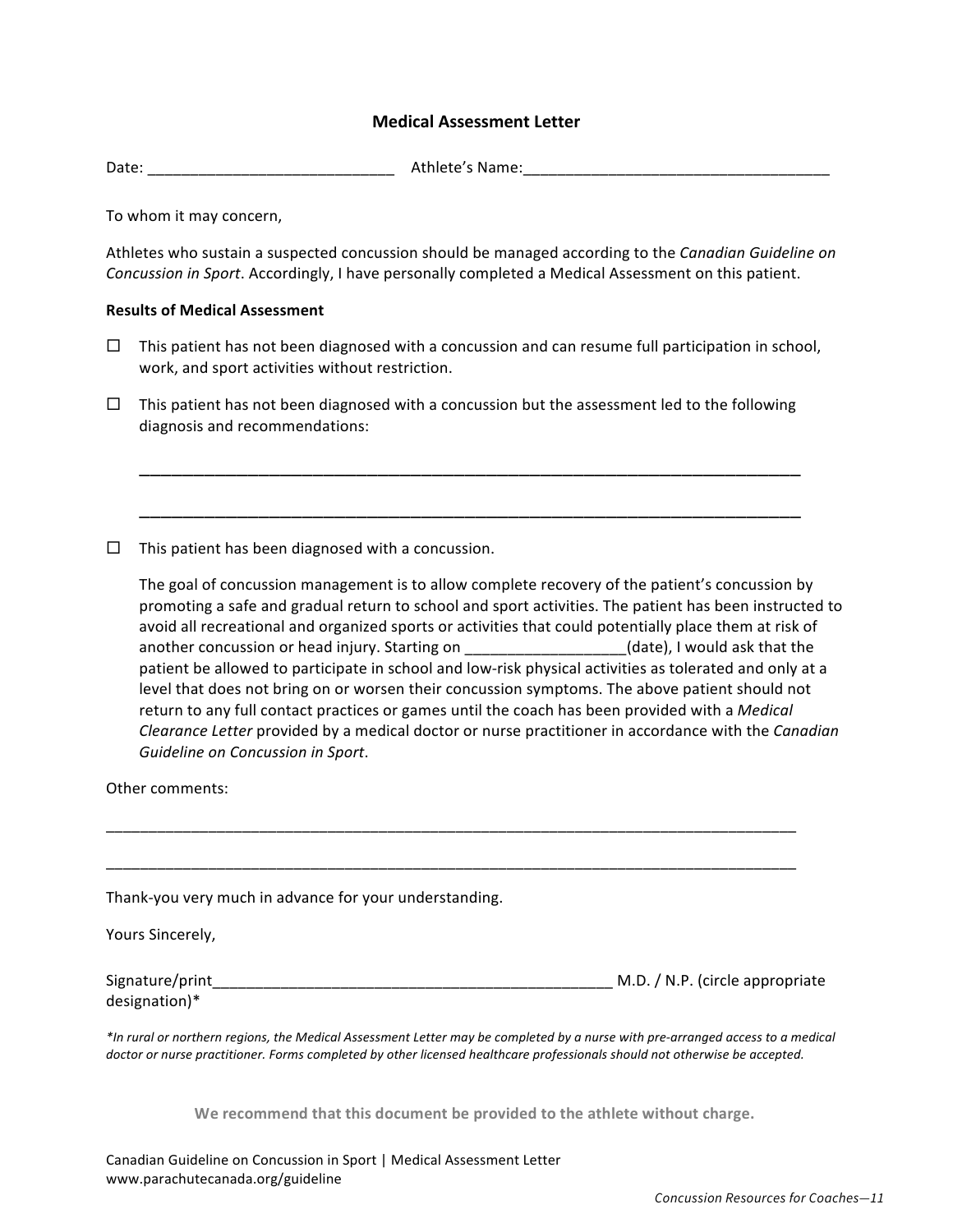#### **Return-to-School Strategy**<sup>1</sup>

The following is an outline of the *Return-to-School Strategy* that should be used to help student-athletes, parents, and teachers to partner in allowing the athlete to make a gradual return to school activities. Depending on the severity and type of the symptoms present, student-athletes will progress through the following stages at different rates. If the student-athlete experiences new symptoms or worsening symptoms at any stage, they should go back to the previous stage.

| <b>Stage</b>   | Aim                                                                              | <b>Activity</b>                                                                                                                                                                   | Goal of each step                                                            |
|----------------|----------------------------------------------------------------------------------|-----------------------------------------------------------------------------------------------------------------------------------------------------------------------------------|------------------------------------------------------------------------------|
| 1              | Daily activities at<br>home that do not<br>give the student-<br>athlete symptoms | Typical activities during the day as long as<br>they do not increase symptoms (i.e.<br>reading, texting, screen time). Start at 5-15<br>minutes at a time and gradually build up. | Gradual return to typical<br>activities.                                     |
| $\overline{2}$ | School activities                                                                | Homework, reading or other cognitive<br>activities outside of the classroom.                                                                                                      | Increase tolerance to<br>cognitive work.                                     |
| 3              | Return to school<br>part-time                                                    | Gradual introduction of schoolwork. May<br>need to start with a partial school day or<br>with increased breaks during the day.                                                    | Increase academic<br>activities.                                             |
| 4              | Return to school<br>full-time                                                    | Gradually progress.                                                                                                                                                               | Return to full academic<br>activities and catch up on<br>missed school work. |

#### Sport-Specific Return-to-Sport Strategy<sup>1</sup>

The following is an outline of the *Return-to-Sport Strategy* that should be used to help athletes, coaches, trainers, and medical professionals to partner in allowing the athlete to make a gradual return to sport activities. Activities should be tailored to create a sport-specific strategy that helps the athlete return to their respective sport.

An initial period of 24-48 hours of rest is recommended before starting their *Sport-Specific Return-to-Sport Strategy*. If the athlete experiences new symptoms or worsening symptoms at any stage, they should go back to the previous stage. It is important that youth and adult student-athletes return to full-time school activities before progressing to stage 5 and 6 of the *Sport-Specific Return-to-Sport Strategy*. It is also important that all athletes provide their coach with a *Medical Clearance Letter* prior to returning to full contact sport activities.

| <b>Stage</b>            | Aim               | <b>Activity</b>                              | Goal of each step                    |
|-------------------------|-------------------|----------------------------------------------|--------------------------------------|
| $\mathbf 1$             | Symptom-          | Daily activities that do not provoke         | Gradual re-introduction of           |
|                         | limiting activity | symptoms.                                    | work/school activities.              |
| $\overline{2}$          | Light aerobic     | Walking or stationary cycling at slow to     | Increase heart rate.                 |
|                         | activity          | medium pace. No resistance training.         |                                      |
| $\overline{\mathbf{3}}$ | Sport-specific    | Running or skating drills. No head impact    | Add movement.                        |
|                         | exercise          | activities.                                  |                                      |
| $\overline{a}$          | Non-contact       | Harder training drills, e.g. passing drills. | Exercise, coordination and           |
|                         | training drills   | May start progressive resistance training.   | increased thinking.                  |
| 5                       | Full contact      | Following medical clearance and              | Restore confidence and assess        |
|                         | practice          | complete return to school.                   | functional skills by coaching staff. |
| 6                       | Return to sport   | Normal game play.                            |                                      |
|                         |                   |                                              |                                      |

<sup>1</sup>Source: McCrory et al. (2017). Consensus statement on concussion in sport – the 5<sup>th</sup> international conference on concussion in sport held in Berlin, October 2016. British Journal of Sports Medicine, 51(11), 838-847. http://dx.doi.org/10.1136/bjsports-2017-097699

Canadian Guideline on Concussion in Sport | Medical Assessment Letter www.parachutecanada.org/guideline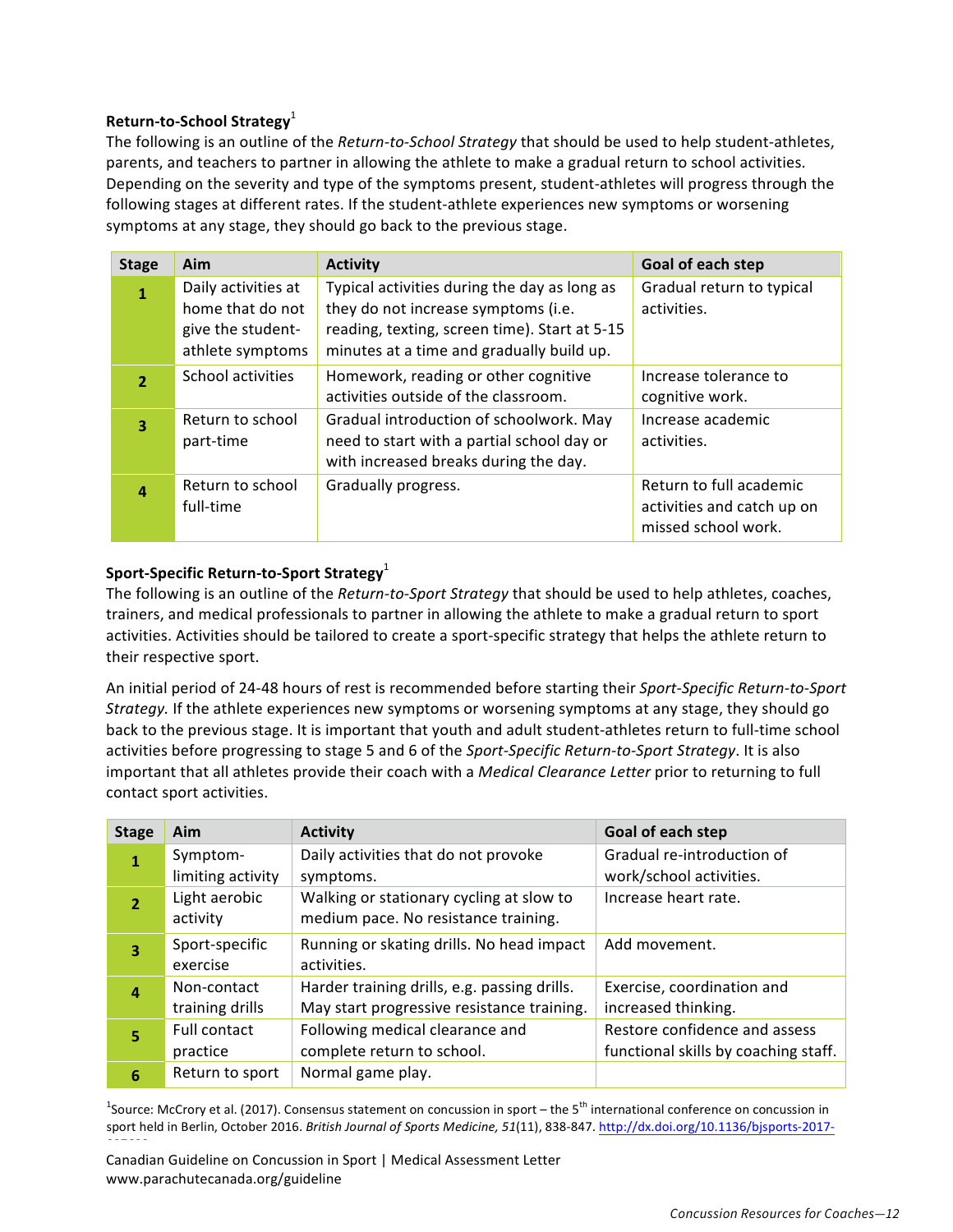# **Return to Sport**

**This tool is a guideline for managing an individual's return to sport following a concussion and does not replace medical advice. Timelines and activities may vary by direction of a health care professional.**

| <b>STAGE 1:</b>                                                                                                             | <b>STAGE 2:</b>                                                                                                                                                                                                        | <b>STAGE 3:</b>                                                                                                     | <b>STAGE 4:</b>                                                                                                                                       | <b>STAGE 5:</b>                                                                                                                                     | <b>STAGE 6:</b>                                                    |
|-----------------------------------------------------------------------------------------------------------------------------|------------------------------------------------------------------------------------------------------------------------------------------------------------------------------------------------------------------------|---------------------------------------------------------------------------------------------------------------------|-------------------------------------------------------------------------------------------------------------------------------------------------------|-----------------------------------------------------------------------------------------------------------------------------------------------------|--------------------------------------------------------------------|
| <b>No sporting</b><br>activity                                                                                              | Light aerobic<br>exercise                                                                                                                                                                                              | Sport-specific<br>exercise                                                                                          | <b>Non-contact</b><br>drills                                                                                                                          | <b>Full-contact</b><br>practice                                                                                                                     | <b>Back in the game</b><br>Normal game play                        |
| Physical and<br>cognitive rest until<br>symptoms start to<br>improve OR after<br>resting for 2 days max.<br><b>Recovery</b> | Walking, swimming,<br>stationary cycling.<br>No resistance training.<br>The pace of these<br>activities should be at<br>the point where you<br>are still able to have a<br>conversation.<br><b>Increase heart rate</b> | Skating drills (ice<br>hockey), running drills<br>(soccer).<br>No head-impact<br>activities.<br><b>Add movement</b> | Progress to complex<br>training drills (e.g.<br>passing drills).<br>May start resistance<br>training.<br>Exercise,<br>coordination,<br>cognitive load | Following medical<br>clearance participate<br>in normal training<br>activities.<br><b>Restore confidence;</b><br>assess functional<br><b>skills</b> |                                                                    |
| <b>Symptoms improve or 2</b><br>days rest max?                                                                              | No new or worsening<br>symptoms for 24 hours?                                                                                                                                                                          | No new or worsening<br>symptoms for 24 hours?                                                                       | <b>Symptom-free for</b><br>24 hours?                                                                                                                  | <b>Symptom-free for</b><br>24 hours?                                                                                                                | <b>Note: Premature</b><br>return to contact                        |
| Yes: Move to stage 2<br><b>No:</b> Continue resting                                                                         | Yes: Move to stage 3<br>No: Return to stage 1                                                                                                                                                                          | <b>Yes:</b> Move to stage 4<br>No: Return to stage 2                                                                | Yes: Move to stage 5<br>No: Return to stage 3                                                                                                         | Yes: Move to stage 6<br>No: Return to stage 4                                                                                                       | sports (full practice<br>and game play) may<br>cause a significant |
| Time & Date completed:                                                                                                      | Time & Date completed:                                                                                                                                                                                                 | Time & Date completed:                                                                                              | Time & Date completed:                                                                                                                                | Time & Date completed:                                                                                                                              | setback in recovery.                                               |

If new or worsening symptoms are experienced at any stage, go back to the previous stage for at If new or worsening symptoms are experienced at any stage, go back to the previous stage for at<br>least 24 hours. You many need to move back a stage more than once during the recovery process. Medical clearance required befo

BOTH TOOLS CAN BE USED IN PARALLEL; HOWEVER, RETURN TO SCHOOL SHOULD BE COMPLETED BEFORE RETURN TO SPORT IS COMPLETED





**CONCUSSION AWARENESS<br>TRAINING TOOL** 

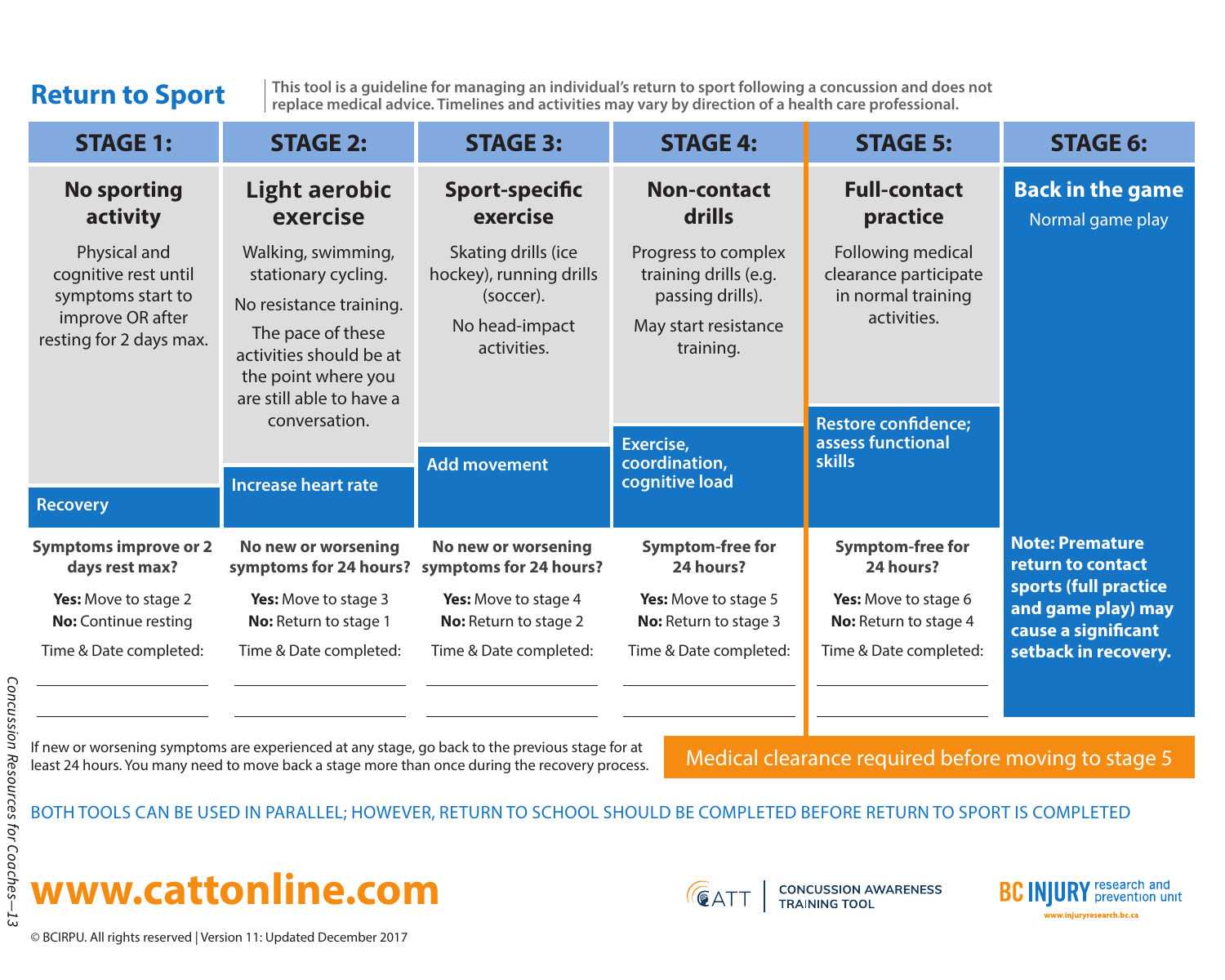#### **Medical Clearance Letter**

Date: \_\_\_\_\_\_\_\_\_\_\_\_\_\_\_\_\_\_\_\_\_\_\_\_\_\_\_\_\_ Athlete's Name:\_\_\_\_\_\_\_\_\_\_\_\_\_\_\_\_\_\_\_\_\_\_\_\_\_\_\_\_\_\_\_\_\_\_\_\_

To whom it may concern,

Athletes who are diagnosed with a concussion should be managed according to the *Canadian Guideline on Concussion in Sport* including the *Return-to-School* and *Return-to-Sport Strategies* (see page 2 of this letter). Accordingly, the above athlete has been medically cleared to participate in the following activities as tolerated effective the date stated above (please check all that apply):

- $\Box$  Symptom-limiting activity (cognitive and physical activities that don't provoke symptoms)
- $\Box$  Light aerobic activity (Walking or stationary cycling at slow to medium pace. No resistance training)
- $\Box$  Sport-specific exercise (Running or skating drills. No head impact activities)
- $\Box$  Non-contact practice (Harder training drills, e.g. passing drills. May start progressive resistance training. Including gym class activities without a risk of contact, e.g. tennis, running, swimming)
- ! **Full-contact practice (Including gym class activities with risk of contact and head impact, e.g. soccer, dodgeball, basketball)**
- $\Box$  Full game play

**What if symptoms recur?** Any athlete who has been cleared for physical activities, gym class or non-contact practice, and who has a recurrence of symptoms, should immediately remove himself or herself from the activity and inform the teacher or coach. If the symptoms subside, the athlete may continue to participate in these activities as tolerated.

Athletes who have been cleared for full contact practice or game play must be able to participate in full-time school (or normal cognitive activity) as well as high intensity resistance and endurance exercise (including non-contact practice) without symptom recurrence. Any athlete who has been cleared for full-contact practice or full game play and has a recurrence of symptoms, should immediately remove himself or herself from play, inform their teacher or coach, and undergo medical assessment by a medical doctor or nurse practitioner before returning to full-contact practice or games.

Any athlete who returns to practices or games and sustains a new suspected concussion should be managed according to the *Canadian Guideline* on *Concussion in Sport*.

Other comments:

| Thank-you very much in advance for your understanding.                                                                     |                                                                                                                               |
|----------------------------------------------------------------------------------------------------------------------------|-------------------------------------------------------------------------------------------------------------------------------|
| Yours Sincerely,                                                                                                           |                                                                                                                               |
| Signature/print<br>designation)*                                                                                           | M.D. / N.P. (circle appropriate                                                                                               |
| doctor or nurse practitioner. Forms completed by other licensed healthcare professionals should not otherwise be accepted. | *In rural or northern regions, the Medical Clearance Letter may be completed by a nurse with pre-arranged access to a medical |
|                                                                                                                            | We recommend that this desument he provided to the athlete without charge                                                     |

We recommend that this document be provided to the athlete without charge.  $\,$